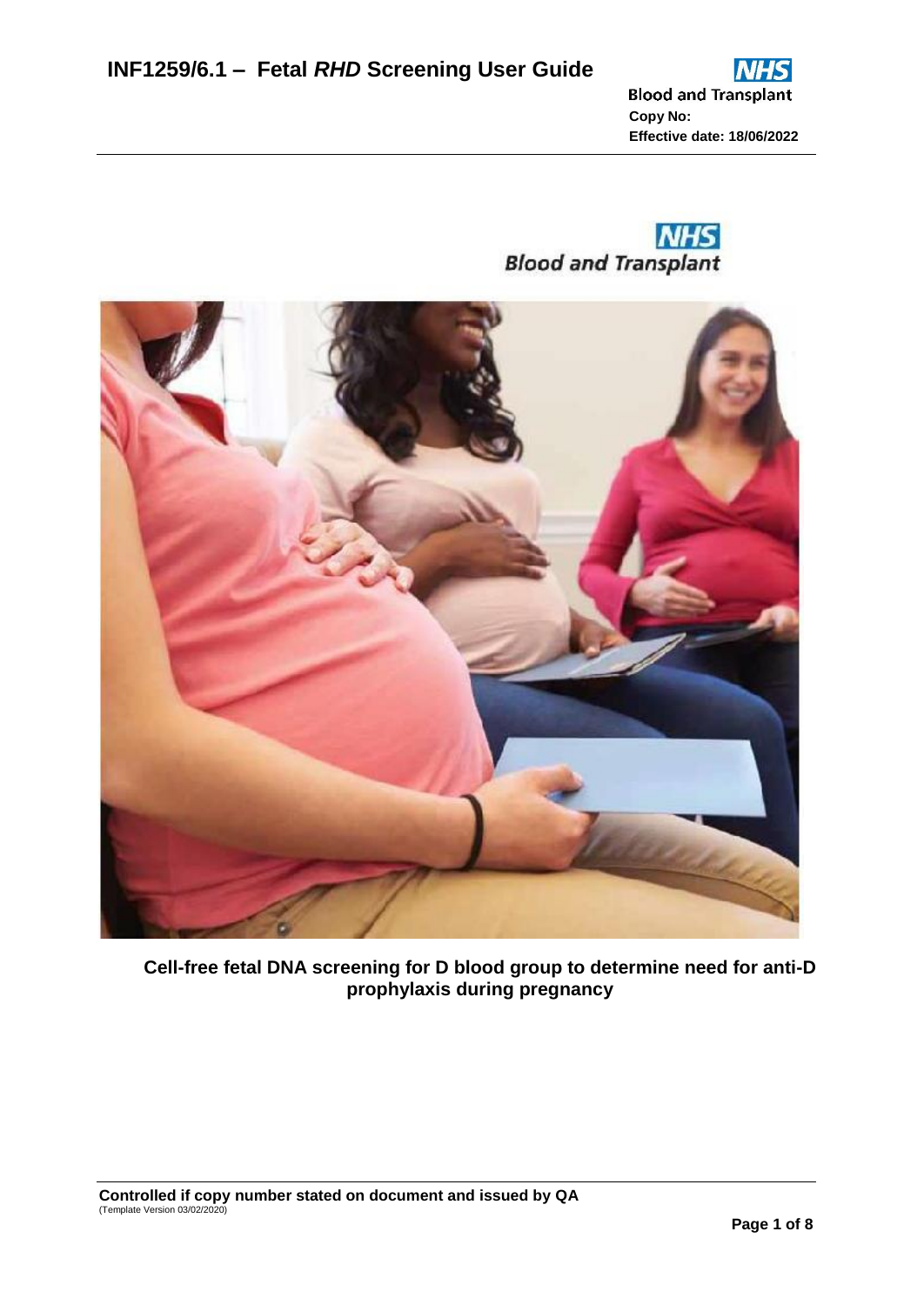This guide outlines the cell-free fetal DNA screening service for determination of fetal D blood group in Dnegative pregnant women to guide the requirement for antenatal anti-D prophylaxis. The guide is intended to be accessed via the IBGRL website so that links to relevant documents or sections of the NHSBT hospital and science website<https://hospital.blood.co.uk/> or IBGRL website <https://ibgrl.blood.co.uk/services/molecular-diagnostics/> are available to the reader.

High-throughput non-invasive prenatal testing for fetal *RHD* genotype is recommended by the National Institute for Health and Care Excellence (NICE) as a cost-effective option to guide antenatal prophylaxis with anti-D immunoglobulin<sup>1</sup>. Tools to put this NICE guidance into practice are available [https://www.nice.org.uk/guidance/dg25.](https://www.nice.org.uk/guidance/dg25)

# **Index:**

# **1. General information**

- a. New customers
- b. Ordering referral forms
- c. Clinical advice
- d. Laboratory contact details
- e. Customer complaints and suggestions
- f. Data protection / privacy insurance / consent for genetic testing
- g. Technical aspects, limitations of the test and factors affecting test performance

### **2. Request forms, samples & labelling requirements:**

- a. Request forms
- b. Patient information leaflets
- c. Sample requirements
- d. Request form requirements
	- i. Minimum hospital identification (request form)
	- ii. Minimum patient identification (request form and sample tube/s)
	- iii. The following information must also be provided
	- iv. Use of the hospital laboratory / pathology sample number
- **3. Packaging of samples**
- **4. Transport of samples**
- **5. Turnaround time for results**
- **6. Reports**
- **7. Additional requests**
- **8. Our requirements of the requester**
- **9. References**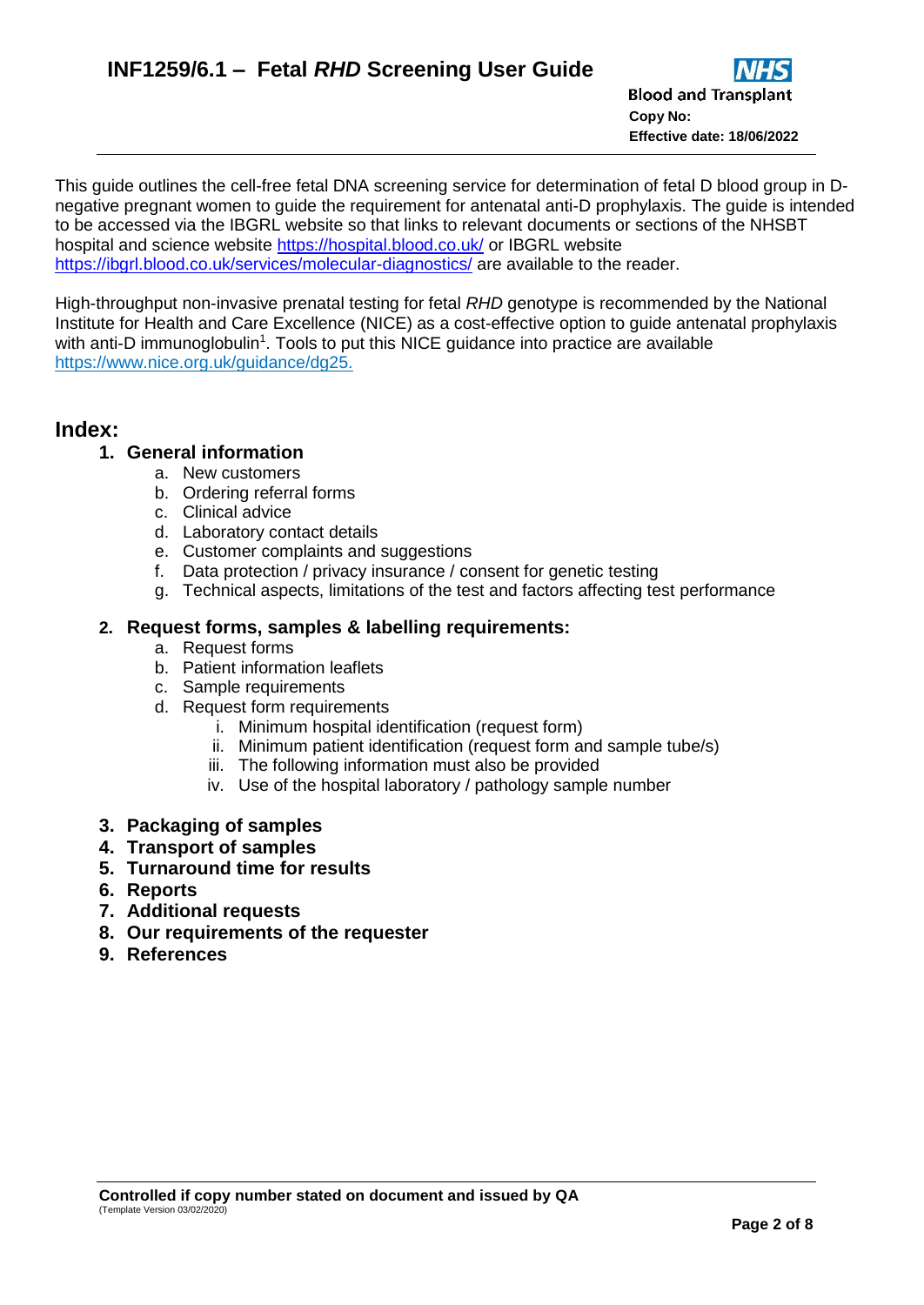#### **General information**

This user guide is written for obstetricians, midwives and scientific staff in hospital transfusion laboratories and others involved in antenatal care. The International Blood Group Reference Laboratory (IBGRL) is a UKAS accredited medical laboratory (number 9765) providing specialist diagnostics services in NHS Blood and Transplant (NHSBT). All work carried out in the Molecular Diagnostics department is within the framework of a documented quality system (please refer to the IBGRL website [licensing and accreditation](https://ibgrl.blood.co.uk/services/licensing-and-accreditation/)  [section](https://ibgrl.blood.co.uk/services/licensing-and-accreditation/) for details). The department regularly participates in external quality assurance exercises to predict fetal D blood group from maternal blood.

This guide is intended to assist referral of D-negative pregnant women **who have not made anti-D (or – G) antibodies** for fetal *RHD* screening to determine their need for antenatal anti-D prophylaxis. To refer samples from women who have made anti-D or -G antibodies please refer to our diagnostic service [information](https://ibgrl.blood.co.uk/services/molecular-diagnostics/fetal-genotyping-diagnostic/) and user guide INF1135. Please note there is a different sample requirement.

#### **New customers:**

If you are a potential new customer for the NHSBT fetal *RHD* screening service, please contact Erika Rutherford, Business Development Manager: [erika.rutherford@nhsbt.nhs.uk](mailto:erika.rutherford@nhsbt.nhs.uk) for comprehensive information and assistance to establish this service within your hospital / clinic. All relevant contractual paperwork, including FRM5578, must be completed a minimum of three months prior to sending samples and is subject to agreement between NHSBT and the hospital / clinic of a start date to refer samples.

#### **Ordering referral forms:**

If you are an existing customer of the fetal *RHD* screening service and need to order request forms, please order them via the [distribution hub](https://hospital.nhsbtleaflets.co.uk/Pages/LoginPage.aspx?ReturnUrl=%2f) on the Hospitals and Science website.

#### **Clinical advice:**

Please contact Molecular Diagnostics if you require clinical advice. Requests for clinical advice will be referred to the relevant NHSBT consultant haematologist or clinical scientist.

### **Laboratory contact details**

**Tel**: 0117 921 7572 **Email**: [molecular.diagnostics@nhsbt.nhs.uk](mailto:molecular.diagnostics@nhsbt.nhs.uk) **Website:** <https://ibgrl.blood.co.uk/services/molecular-diagnostics/fetal-RHD-screen/>

### **Postal address for samples:**

Molecular Diagnostics International Blood Group Reference Laboratory NHS Blood and Transplant 500 North Bristol Park **Northway Filton** BS34 7QH

### **Normal working hours: Monday to Friday (07:00 – 18:00) Saturday (07:00-16:00)**

An answerphone system is in place to receive calls where required and out of normal working hours. Samples received out of working hours will be receipted by NHSBT 'Goods in' but will not be processed by IBGRL until the next working day. IBGRL is closed on all public holidays, Christmas Day and Boxing Day.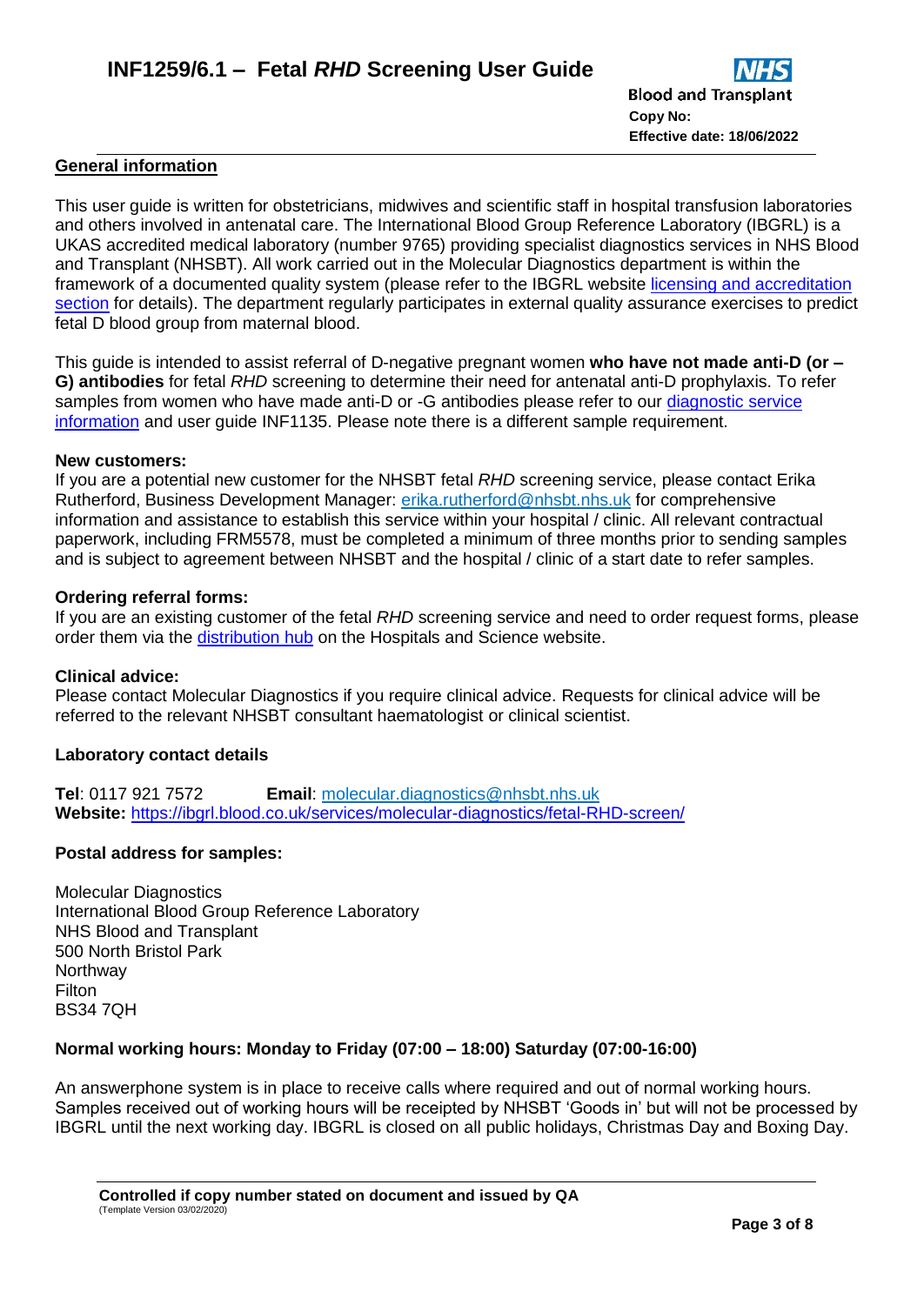#### **Customer complaints and suggestions**

IBGRL Molecular Diagnostics is committed to continuously improving the quality and range of services provided and welcomes any comments or suggestions from users. Please contact the Laboratory Manager or Head of Department in the first instance regarding complaints and suggestions. Complaints are managed via our Quality Management system or Customer Services as appropriate. We always strive to provide a satisfactory response to any complaint. In the unlikely event that your complaint is not resolved to your satisfaction please refer to the [NHSBT complaints procedure.](https://hospital.blood.co.uk/customer-service/complaints-and-compliments/)

### **Data protection / privacy assurance / consent for genetic testing**

All information provided to NHS Blood and Transplant is used in accordance with the General Data Protection Regulation and all other relevant privacy and data protection laws. To find out more about your privacy rights please visit our website [https://www.nhsbt.nhs.uk/privacy/.](https://www.nhsbt.nhs.uk/privacy/) Staff access to the patient information is on a need-to-know basis for clinical care purposes only and patient confidentiality is respected at all times.

All genetic testing requires informed consent. It is the responsibility of the test requester to ensure that appropriate patient consent has been obtained. The laboratory assumes that, on receipt of a clinical sample and a completed referral form, consent for genetic testing has been obtained. Where appropriate, extracted DNA is stored for NHSBT quality assurance purposes or service development within NHSBT. Genetic material is not distributed outside of NHSBT unless specific informed consent from the individual is obtained.

### **Technical aspects, limitations of the test and factors affecting test performance**

During pregnancy a small amount of cell-free fetal DNA is present in maternal blood. This DNA can be analysed for *RHD* exons 5 and 7 using real-time polymerase chain reaction to predict the baby's D blood group, if it differs from that of the mother. The test is highly accurate and can be performed from  $11^{+2}$ weeks' gestation (crown rump length  $\geq$  45mm). However, owing to the sensitivity of the test, there is a small chance (<0.1%) that a fetus predicted to be D negative will be D positive at birth. Please inform the Molecular Diagnostics department as soon as possible if this occurs and send a sample of cord and mother's blood if available. Owing to the presence of rare variant *RHD* genes and the specificity of the test, up to 2% of fetuses predicted to be D positive will, in fact, be D negative at birth.

Women who have been confirmed to be weak D or D variant are unlikely to benefit from the fetal *RHD* screening test because the maternal *RHD* gene will prevent prediction of fetal D phenotype and an inconclusive test result will be issued. Women who are confirmed weak D should be treated as D positive and prophylactic anti-D is not required. Women who are confirmed D variant should be given anti-D prophylaxis in line with local policy.

The amount of fetal DNA in maternal blood increases throughout gestation, therefore it is essential that maternal blood is not taken before 11<sup>+2</sup> weeks' gestation. Samples taken too early in gestation will not be tested.

Blood samples which have significantly haemolysed may contain a very high background of maternal DNA, which could interfere with detection of fetal DNA, therefore haemolysed samples will not be tested.

Samples from women carrying multiple babies can be tested but the report will not differentiate between singleton and multiple pregnancies. A D positive test result means that at least one fetus is predicted to be D positive. A D negative test result means that all the fetuses are predicted to be D negative.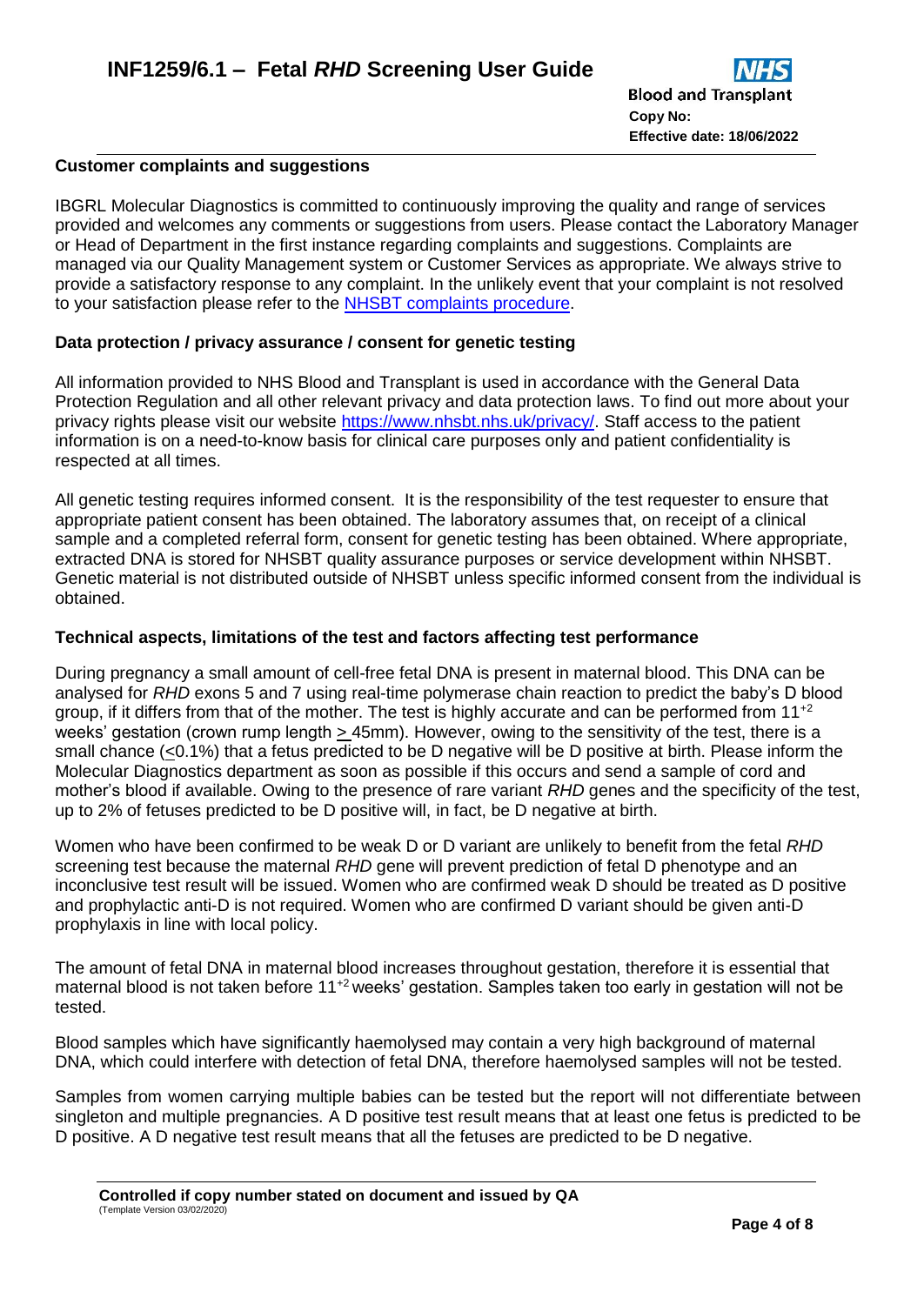Measurement uncertainty for the assays used in the laboratory has been established and is available upon request.

### **Request forms, samples, labelling requirements**

### **Request forms**

Request form FRM5197 can be ordered free of charge via the [distribution hub](https://hospital.nhsbtleaflets.co.uk/Pages/LoginPage.aspx?ReturnUrl=%2f) on the Hospitals and Science website.

### **Patient information leaflets**

Patient information leaflets **INF1263 D negative mother's blood test to check her unborn baby's blood group** can be ordered free of charge via the [distribution hub](https://hospital.nhsbtleaflets.co.uk/Pages/LoginPage.aspx?ReturnUrl=%2f) on the Hospitals and Science website.

### **Samples / labelling of samples/ completion of request forms**

Samples will only be accepted for testing if the following conditions are met:

#### **Sample requirements**

**One** EDTA blood tube containing at least **6mL** maternal blood.

The sample tube must not be opened following blood collection or used for any testing prior being sent to IBGRL.

The sample tube should be stored at room temperature prior to reaching the laboratory within 7 days following venepuncture and must not be lysed on receipt.

Samples **MUST** be labelled, dated and signed by the person taking the blood.

Labels pre-printed prior to phlebotomy e.g. addressograph labels, are not acceptable on samples. They are, however, acceptable on request forms providing they do not obscure other vital details

Samples must have handwritten labels unless demand printed labels are produced at the time of phlebotomy. If you would like NHSBT to consider accepting samples from your hospital / Trust which have been labelled using a demand printed labelling system, please complete the [application form.](https://nhsbt.onlinesurveys.ac.uk/application-for-acceptance-of-demand-printed-labels-2)

Handwritten alterations on either the sample or request form may make the sample invalid for testing. Any minor alterations must be initialled by the person taking the sample to be acceptable for testing.

### **Referral form requirements**

Request form FRM5197 must accompany every sample (unless the hospital's electronically generated request form has been approved by NHSBT - applies to existing service users only, new customers will be required to use FRM5197). Instructions for completing FRM5197 are detailed in INF1340 available on the [IBGRL website.](https://ibgrl.blood.co.uk/services/molecular-diagnostics/fetal-rhd-screen/) Verbal test requests are not accepted.

Request forms are the basis of the correct identification of the patient and the requesting hospital. The points of identification provided on the request form must match the information provided on the sample. NHSBT will not test samples unless three or more identical points of identification for the patient are used on both forms and tubes.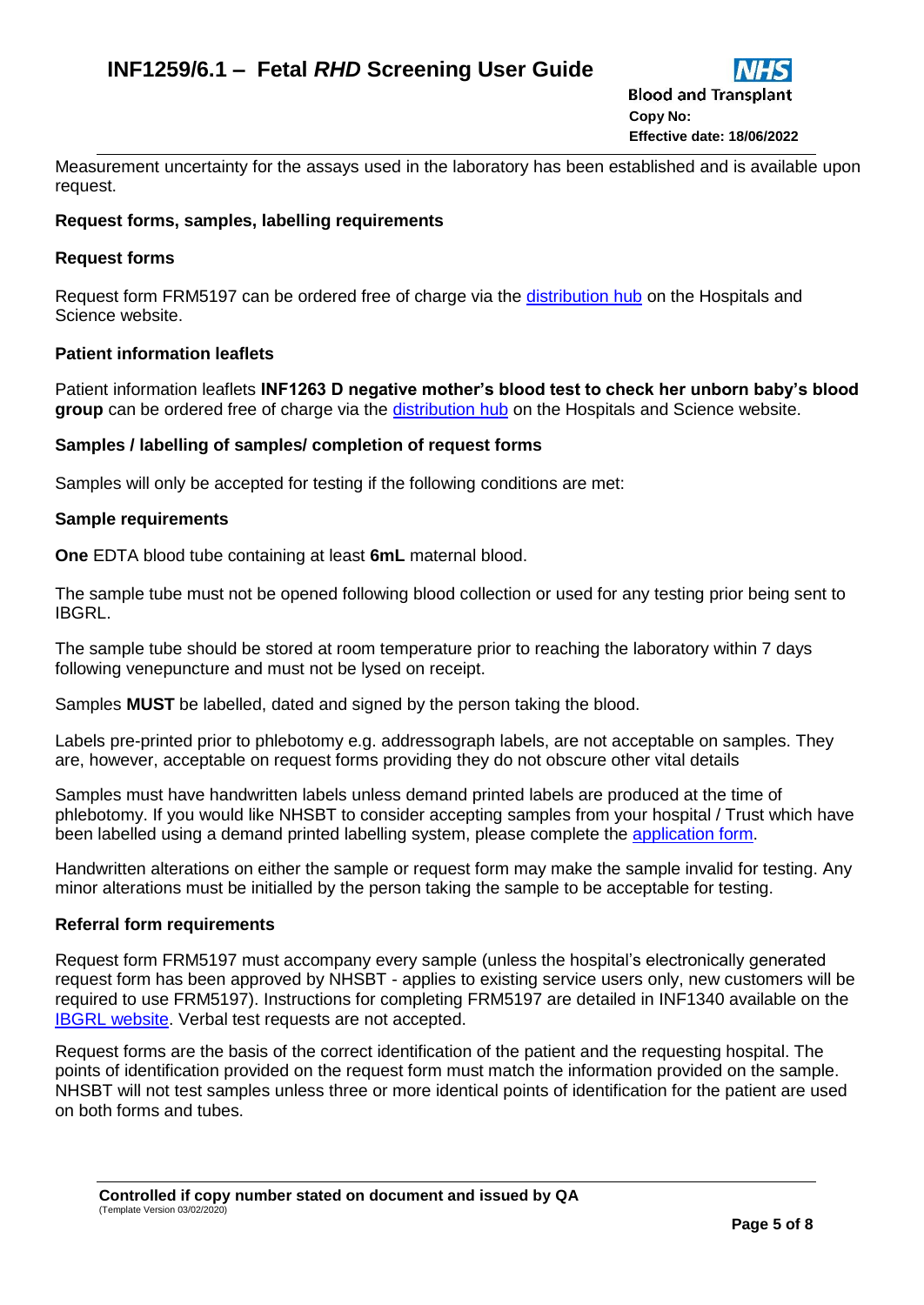### **Minimum hospital identification (request form)**

- i. The correct hospital name written out in full (NOT the Trust name)
- ii. The hospital NHS code (5-digit number)

**This information is very important as it will determine the destination for the report and invoice. Request forms that contain hospital name abbreviations or partial NHS codes so the referral location is not clear will not be tested. A 'Not-Tested' report will be generated once we are contacted by the referring hospital.**

# **Minimum patient identification (request form and sample tube/s)**

- iii. Surname/family name and first name/s in full (surname and first name are one identifier).
- iv. NHS number or hospital number (the same number must be on both the tube and the form)
- v. Date of birth

### **The following information must also be provided**

- vi. Date of venepuncture (on sample tube/s)
- vii. The name of the person taking the sample (on the sample and the request form)
- viii. Estimated delivery date by dating scan (the gestational week is not acceptable)

### **Requests which do not meet the above minimum specification for hospital and patient identifiers as well as EDD and date of venepuncture will be rejected at receipt.**

### **Use of the hospital laboratory / pathology sample number**

Please do not place the hospital laboratory / pathology sample number on the blood tube as IBGRL staff need to view the contents to assess suitability for testing and the sticker has to be removed before loading the tube onto the analyser. If Trust policy mandates use on the blood tube, avoid covering the clear sample window so that the blood inside the tube is still visible. Refer to the [IBGRL website](https://ibgrl.blood.co.uk/services/molecular-diagnostics/fetal-rhd-screen/) for quidance on labelling sample tubes for fetal *RHD* screening.

- IBGRL will include the hospital laboratory / pathology sample number on the report if it is in the labelled, designated area of the request form so that it is clear this is the hospital laboratory / pathology sample number. (For hospitals using a historically approved electronic request form, if the form does not have a labelled, designated area, a hand-written label "Hospital / pathology sample number" can be written next to the number, otherwise the number will not be included on the report).
- If your Trust policy mandates a hospital / pathology sample number on the tube it must match the request form or the sample will be rejected.
- If the hospital / pathology sample number is only on the tube, the number will not be recorded.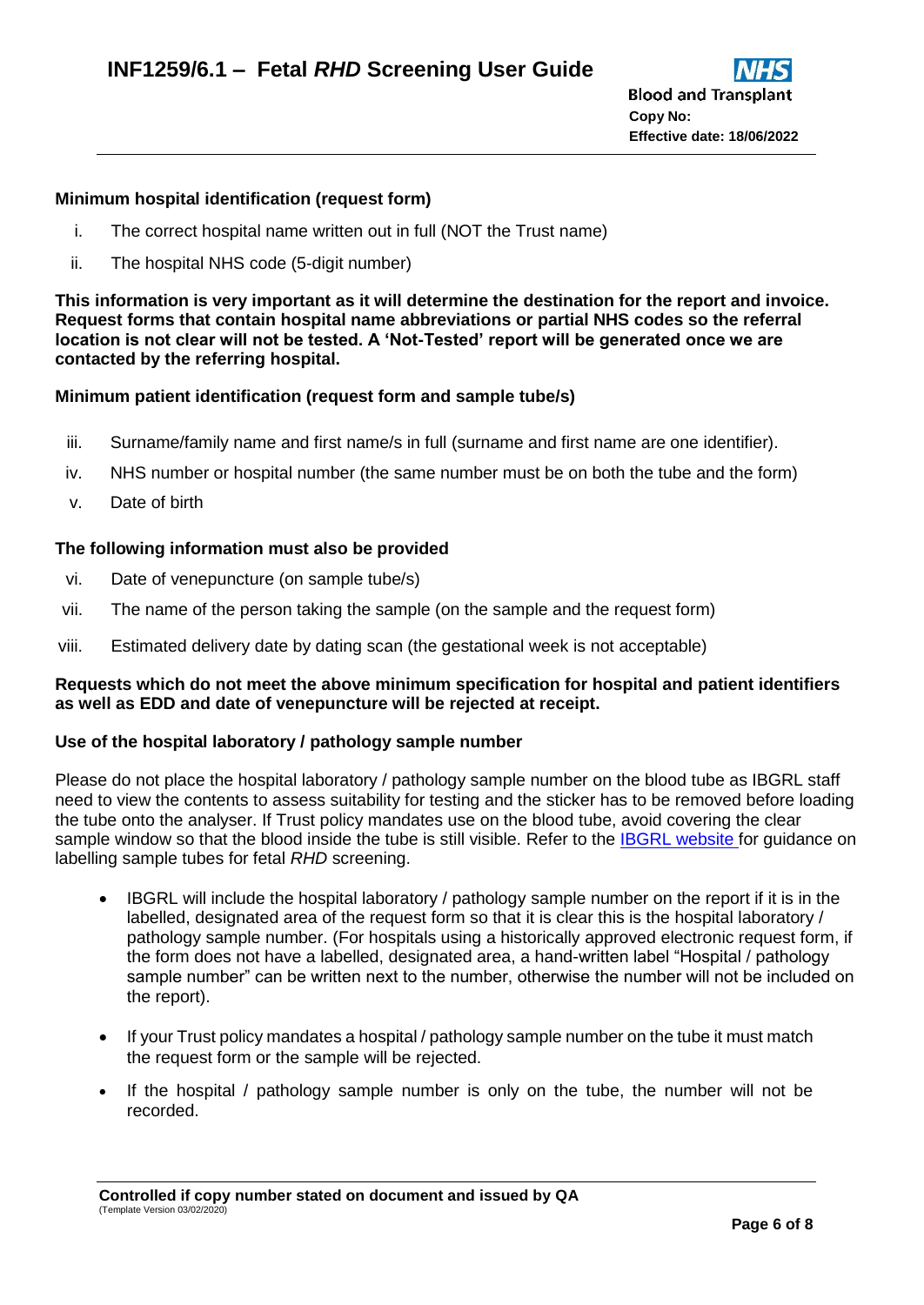### **Packaging of samples**

It is the responsibility of the requester to ensure that all samples are packaged in accordance with the current European agreement concerning Carriage of Dangerous Goods by Road Regulations, and IATA (packaging instruction 650), to prevent breakage or spillage in transit. For all transport purposes, pathogens are assigned according to categories A and B. Unless it is known or reasonably believed to contain infectious substance of category A (e.g. haemorrhagic fevers), all human or animal material is regarded as category B, [UN 3373.](https://www.gov.uk/government/publications/packaging-and-transport-requirements-for-patient-samples-un3373/packaging-and-transport-requirements-for-patient-samples-un3373)

# **Category A**

Category A includes higher risk infectious micro-organisms, defined as an infectious substance which is transported in a form that when exposure to it occurs is capable of causing permanent disability, life threatening or fatal disease in otherwise healthy humans or animals. If sending category A substances, please phone the testing laboratory and discuss the arrangements before sending.

# **Category B**

Category B includes infectious substances that do not meet the criteria for inclusion in category A, and include human and animal material such as, but not limited to, excreta, secreta, blood and its components, tissue and tissue fluids, and body parts being transported for purposes such as research, diagnosis, investigational activities, disease treatment or prevention. All diagnostic or clinical samples are to be deemed and labelled Biological Substance Category B, [UN 3373](https://www.gov.uk/government/publications/packaging-and-transport-requirements-for-patient-samples-un3373/packaging-and-transport-requirements-for-patient-samples-un3373) and must meet Packaging Instruction 650:

Primary inner receptacle and secondary receptacle, both must be sealed and leak proof

 Rigid outer packaging (the outer package must also have one side with the minimum dimensions of 100mm x 100mm)

 All packages must use a visible diamond-on-point label UN3373 (min require dimension of this diamond are 50mm x 50mm)

 Adjacent to the diamond must be the label 'Biological Substance, Category B' and all text MUST be 6mm in height

 Packaging Instruction 650 now permits up to 1 litre per primary receptacle with a total of 4 litres per package for liquids and 4kg for solids. Either primary or secondary receptacle must withstand pressure of 95kPa and a 1.2 meter drop test

#### **Transport of samples**

Samples and referral forms should be sent to the hospital pathology (or Send Away) laboratory for forwarding to the NHSBT postal address above using NHSBT transport where available. Please post samples by 1<sup>st</sup> class post or courier if NHSBT transport is not available. Samples must be received at IBGRL in time to be processed within 7 days of venepuncture.

The outside of the box or package containing the samples must be clearly addressed to the appropriate department. Address labels are available on our website [https://ibgrl.blood.co.uk/services/molecular](https://ibgrl.blood.co.uk/services/molecular-diagnostics/fetal-rhd-screen/)[diagnostics/fetal-rhd-screen/](https://ibgrl.blood.co.uk/services/molecular-diagnostics/fetal-rhd-screen/)

NHSBT reserves the right to refuse to handle any samples which are inappropriately packaged or labelled; customers sending unsatisfactorily packaged samples will be contacted.

#### **Turnaround time for results**

The Molecular Diagnostics department aims to report 98% of samples within 10 days of receiving the sample. Customers will be informed by email or phone in the unlikely event that a delay is anticipated.